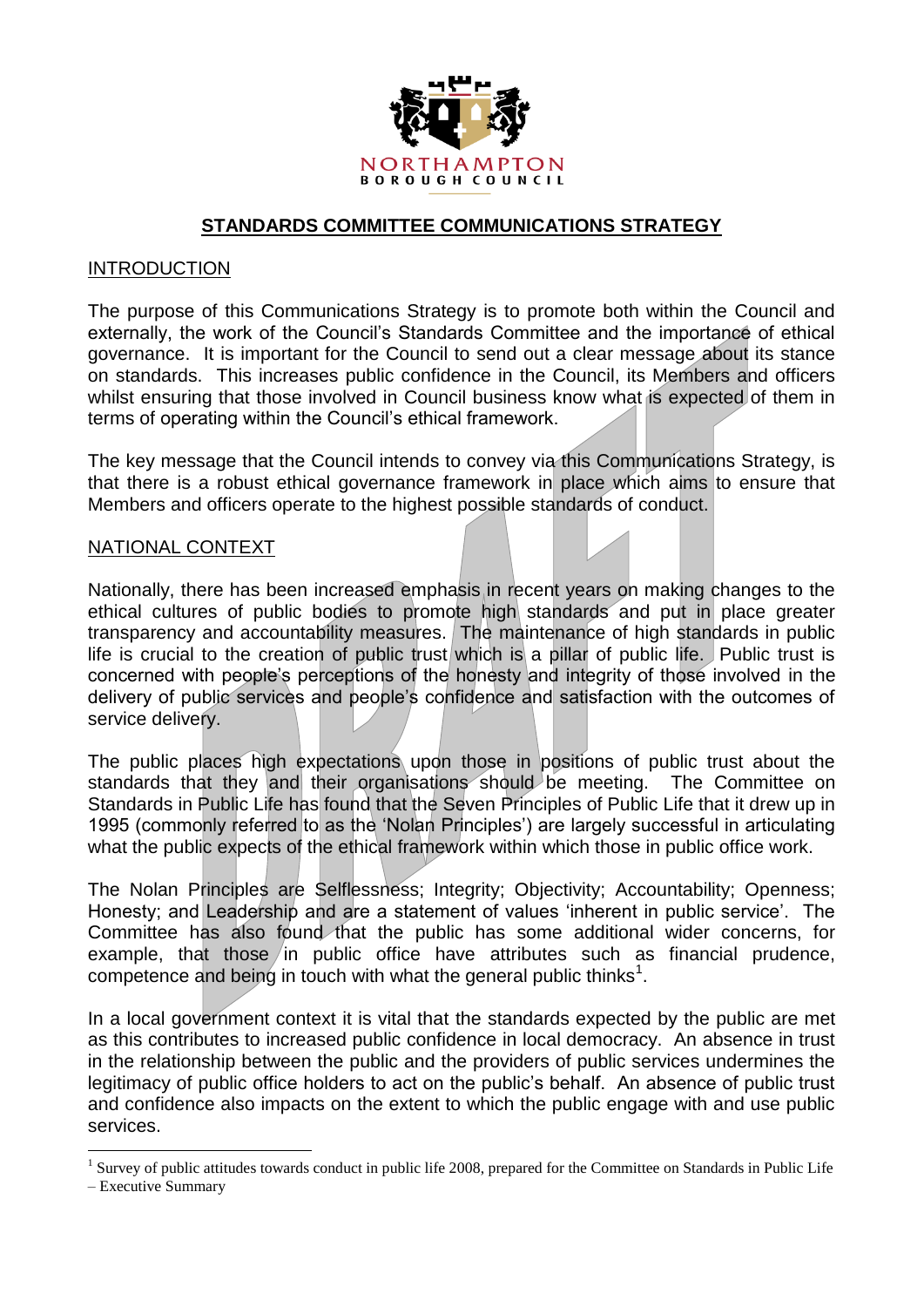The 2008 Survey of Public Attitudes Towards Conduct in Public Life<sup>2</sup> found that only 45% of the public would generally trust local councillors to tell the truth and 35% would generally trust senior managers in local councils to tell the truth. Local authorities together with other public bodies in the UK therefore face the constant challenge of bridging the gap between the values held by the public and their perception of official behaviour.

#### LOCAL CONTEXT - NORTHAMPTON BOROUGH COUNCIL'S POSITION

The Council is currently going through a period of positive change. Since 2004 when the Council was rated as 'Poor' in the Comprehensive Performance Assessment, significant improvements have been made across all services resulting in the Audit Commission rating the Council as 'Managing Adequately' across all areas of the assessment in 2009. Further, the Council was shortlisted for the 2009 LGC 'Most Improved Council of the Year Award'.

As part of the Council's continuing path of improvement, the Standards Committee will be influential in reinforcing the clear cultural message in relation to ethical standards that has already been established and building upon the Council's existing ethical framework. The Corporate Plan 2010-2013 states that the Council will improve its governance arrangements including improving its approach to ethical governance for Members and officers. This forms part of the Council's wider priority of being an efficient, well-managed organisation that puts customers at the heart of what it does. The Standards Committee has a responsibility to ensure that what the Council is doing to achieve these particular aims and how it is doing it, is communicated clearly to the public and Members and Officers.

A key priority of the Standards Committee is the engagement of the political and managerial leadership of the Council in its agenda. To this end, the Standards Committee had an away day in September 2009 where the Council's Chief Executive delivered the key note address supported by contributions from the political group leaders.

# OBJECTIVES OF THE COMMUNICATIONS STRATEGY

### **In communicating internally:**

The Communications Strategy seeks to raise the profile of ethical standards within NBC by engaging key stakeholders including the political and managerial leadership of the Council which will enable the Standards Committee to effectively drive its agenda.

#### **In communicating externally:**

The Communications Strategy seeks to build trust and confidence in local democracy and enhance the reputation of the Council and its members through the engagement of key external stakeholders.

### KEY AREAS FOR THE STRATEGY

1

 $2$  Survey of public attitudes towards conduct in public life 2008, prepared for the Committee on Standards in Public Life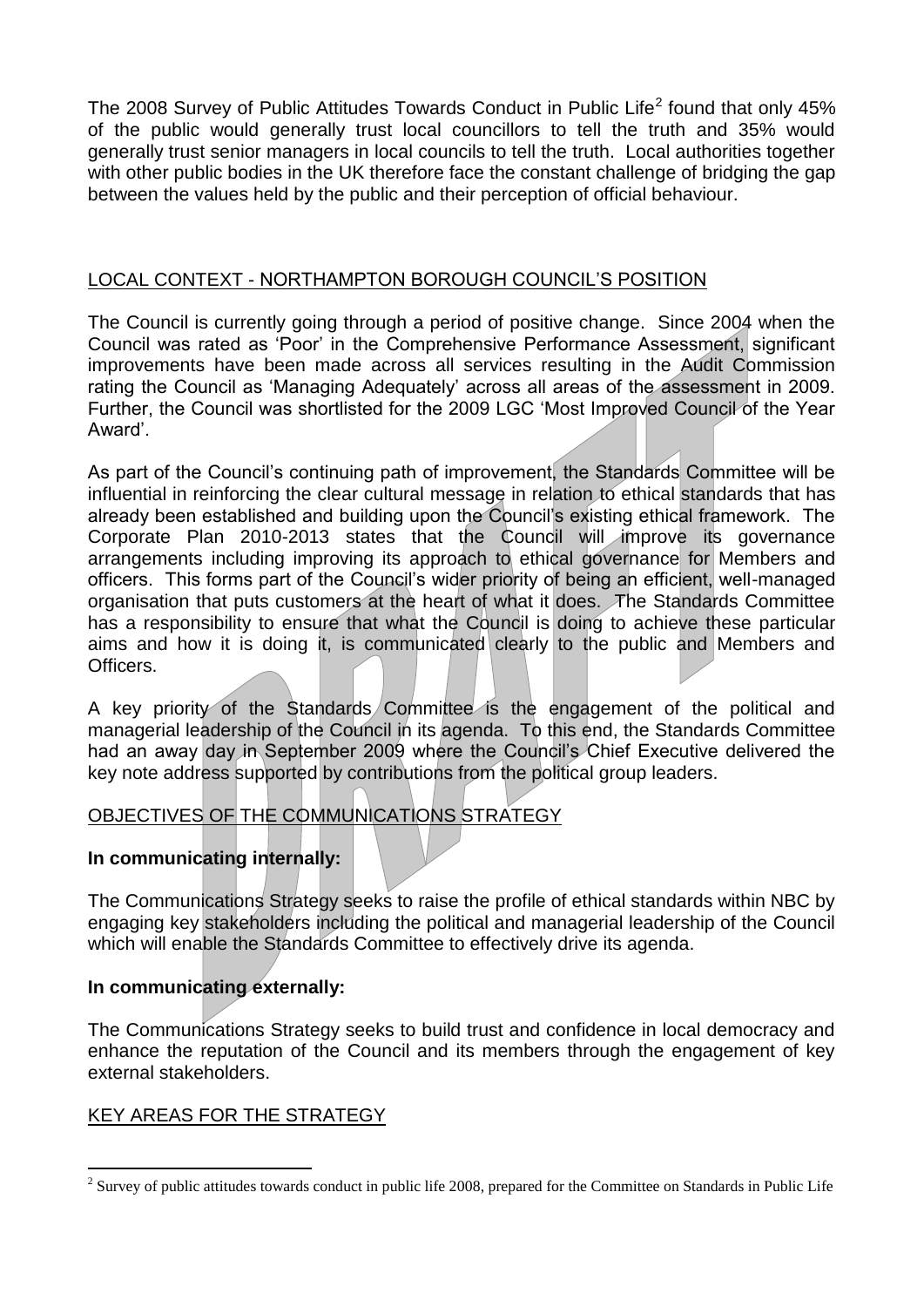- Embedding standards further within the Council through informing, reminding and explaining standards and ethical issues to members and officers.
- Increasing public trust and confidence in local democracy
- Engaging Parishes in the Standards Committee's agenda
- Ensuring that ethics and standards are at the heart of all decision making
- Raising awareness of the local assessment process

## TARGET AUDIENCES

#### **Internal**

- o Officers
- o Members
- o Co-optees

## **External**

- o Parish Councils
- o The Public Residents of Northampton Borough
- o Partner Agencies
- o The Media
- o Other key external stakeholders eg. community groups, business groups, tenderers and potential contractors, other public authorities and communities of interest eg. students, the elderly and youths. (Please note this is not an exhaustive list).

### MEANS OF COMMUNICATION

Some of the key channels of communication that will be used are:

### **Internal**

- o **Intranet and e-mail**  a means of making information available to all PC based staff or specific groups of staff at all times.
- o **Induction and ongoing training** can cover standards and ethics issues as appropriate to a member of staff's particular post
- o **Notice Boards –** there are a number of notice boards in the Council's buildings that can be used as a method of communication. However, this can be expensive and information becomes quickly out of date.
- o **Meetings –** information can be distributed through the usual management channels.

# **External**

- o **Website**  the Council's website is a means of communicating with all members of the public who choose to access it.
- o **Local Press** the Council issues press releases about important events or information that it wants to communicate through the press.
- o **Local Radio –** local radio can provide discussion forums or interview opportunities to communicate important messages.
- o **Notice Boards –** there are a number of notice boards in parts of the Council's buildings accessible by the public that can be used as a method of communication. However, this can be expensive and information becomes quickly out of date.